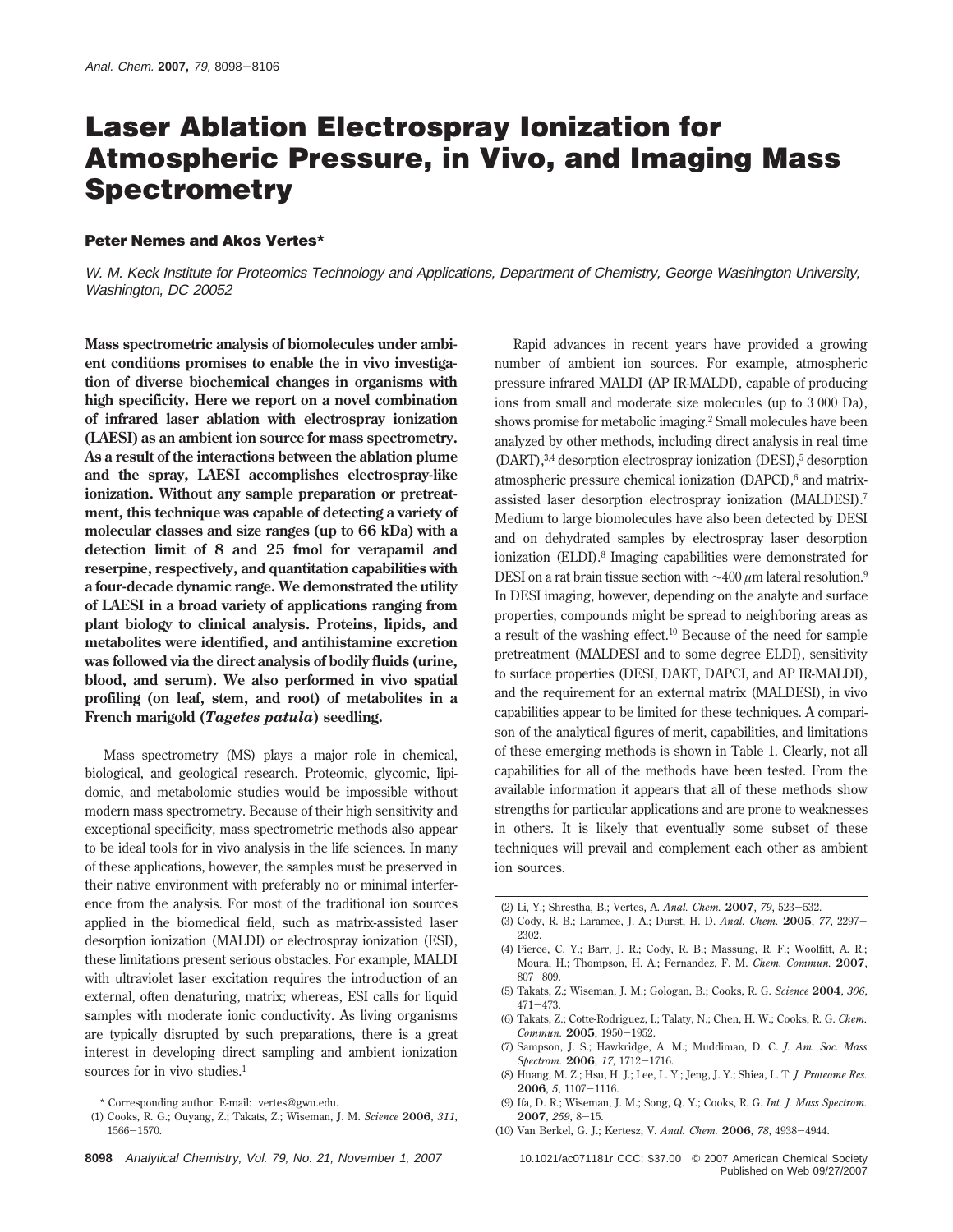#### **Table 1. Comparison of Emerging Ambient Ionization Method Capabilities and Limitations**

| method                                 | high mass<br>limit     | $LOD^a$                      | quantitation;<br>dynamic range     | imaging:<br>lateral resolution <sup>b</sup> | in vivo    | <i>limitations</i>                                                                                 |
|----------------------------------------|------------------------|------------------------------|------------------------------------|---------------------------------------------|------------|----------------------------------------------------------------------------------------------------|
| DART <sup>3</sup><br>DESI <sup>5</sup> | $\sim$ 1 kDa<br>66 kDa | 7 fmol<br>$4 \text{ fmol}^6$ | with internal standard<br>ves: N/A | $N/A^c$<br>yes; $200-400 \ \mu m^{10}$      | N/A<br>yes | limited $m/z$<br>sensitive to the surface;<br>ill-defined sampling area;<br>analyte washing effect |
| ELD[8, 24]                             | 66 kDa                 | 20 fmol                      | N/A                                | N/A                                         | N/A        | sample pretreatment<br>necessary                                                                   |
| AP IR-MALDI <sup>2</sup>               | $\sim$ 3 kDa           | 1 fmol/pixel                 | semiquantitative;<br>1.5 decades   | $40 \mu m$ with oversampling                | N/A        | limited $m/z$                                                                                      |
| <b>LAESI</b>                           | 66 kDa                 | 8 fmol                       | yes; 4 decades                     | $300 - 400 \mu m$                           | yes        | water rich target needed                                                                           |

*<sup>a</sup>* Unless otherwise stated, limits of detection in this table represent the smallest total amount of analyte on the surface. For laser based methods, sometimes much better LODs are reported based on estimates of analyte amounts in the area interrogated by a laser pulse. *b* Represents a tradeoff between the sampled area and the sensitivity of the mass spectrometer. For laser based methods, in principle, it can approach the diffraction limit. *<sup>c</sup>* Not available.

Laser ablation of water-rich targets in the mid-infrared region  $(2.94 \mu m)$  has been utilized in medical (laser surgery)<sup>11,12</sup> and analytical applications both in vacuum $^{13,14}$  and at reduced<sup>15</sup> and atmospheric pressures (AP IR-MALDI).2,16 In these experiments, laser energy is coupled into the target through the strong absorption band due to the OH vibrations. Ablation experiments on water, liver, and skin revealed two partially overlapping phases.12 During the first ∼1 *µ*s, a dense plume develops as a consequence of surface evaporation and more importantly phase explosion in the target.17 This plume contains ions, neutrals, and some particulate matter and exhibits a shock front at the plumeair interface. Its expansion is slowed by the pressure of the background gas (air); thus, it eventually comes to a halt and collapses back onto the target. The second phase is induced by the recoil pressure in the target and results in the ejection of mostly particulate matter. With dependence on the laser fluence and target properties, this phase lasts for up to ∼300 *µ*s. Very importantly, the particulates ejected in this second phase are significantly larger and thus travel to larger distances.<sup>12</sup>

Ultraviolet (UV) laser desorption studies in the literature on strongly absorbing targets (e.g., MALDI) in a vacuum environment indicated that the degree of ionization in the plume was between  $10^{-3}$  and  $10^{-5}$ .<sup>18-20</sup> Laser ablation in the IR is likely to produce even lower ion yields due to the lower photon energies, typically lower absorption coefficients, and the copious ejection of neutral particulates. As a consequence, the sensitivity in mass spectrometric applications suffers and the ion composition in the plume can be markedly different from the makeup of the target.

These problems can be alleviated by utilizing the neutral molecular species in the plume through postionization strategies.

- (12) Apitz, I.; Vogel, A. *Appl. Phys. A: Mate. Sci. Process.* **<sup>2005</sup>**, *<sup>81</sup>*, 329-338.
- (13) Berkenkamp, S.; Karas, M.; Hillenkamp, F. *Proc. Natl. Acad. Sci. U.S.A.* **<sup>1996</sup>**, *<sup>93</sup>*, 7003-7007.
- (14) Leisner, A.; Rohlfing, A.; Berkenkamp, S.; Hillenkamp, F.; Dreisewerd, K. *J. Am. Soc. Mass Spectrom.* **<sup>2004</sup>**, *<sup>15</sup>*, 934-941.
- (15) Dreisewerd, K.; Draude, F.; Kruppe, S.; Rohlfing, A.; Berkenkamp, S.; Pohlentz, G. *Anal. Chem.* **<sup>2007</sup>**, *<sup>79</sup>*, 4514-4520.
- (16) Laiko, V. V.; Taranenko, N. I.; Berkout, V. D.; Yakshin, M. A.; Prasad, C. R.; Lee, H. S.; Doroshenko, V. M. *J. Am. Soc. Mass Spectrom.* **2002**, *13*, <sup>354</sup>-361.

- (18) Ens, W.; Mao, Y.; Mayer, F.; Standing, K. G. *Rapid Commun. Mass Spectrom.* **<sup>1991</sup>**, *<sup>5</sup>*, 117-123.
- (19) Mowry, C. D.; Johnston, M. V. *Rapid Commun. Mass Spectrom.* **1993**, *7*, <sup>569</sup>-575.
- (20) Puretzky, A. A.; Geohegan, D. B. *Chem. Phys. Lett*. **<sup>1998</sup>**, *<sup>286</sup>*, 425-432.

For example, at atmospheric pressure, applying a radioactive *â* emitter (e.g., a  $63$ Ni foil)<sup>21</sup> or chemical ionization through a corona discharge22,23 improved the ion yields for low-mass molecules. In a recent breakthrough, the ELDI method combined UV laser ablation with ESI.24 Significantly, ELDI did not exhibit significant discrimination against high mass analytes up to ∼20 kDa.8

In this contribution, we report on the combination of midinfrared laser ablation with electrospray ionization (LAESI) as a novel ion source for mass spectrometry under ambient conditions. We explore the use of LAESI in the direct analysis of assorted samples from diverse surfaces for small organic molecules and biomolecules as large as 66 kDa. LAESI is applied for the ambient analysis of complex biological fluids and tissue samples with water content. We demonstrate the in vivo spatial profiling of a French marigold (*Tagetes patula*) seedling by LAESI mass spectrometry. Metabolites specific to the leaf, the stem, and the root of the plant are distinguished. Insight into the LAESI mechanism is gained by fast imaging of the interacting laser ablation and electrospray plumes.

### **METHODS**

**Laser Ablation Electrospray Ionization.** The electrospray system was identical to the one described in an earlier study.<sup>25</sup> Briefly, 50% methanol solution containing 0.1% (v/v) acetic was fed through a tapered tip metal emitter (100 *µ*m i.d. and 320 *µ*m o.d., New Objective, Woburn, MA) using a low-noise syringe pump (Physio 22, Harvard Apparatus, Holliston, MA). Stable high voltage was directly applied to the emitter by a regulated power supply (PS350, Stanford Research Systems, Inc., Sunnyvale, CA). A flat polished stainless steel plate counter electrode (38.1 mm  $\times$  38.1  $mm \times 0.6$  mm) with a 6.0 mm diameter opening in the center was placed perpendicular to the axis of the emitter at a distance of 10 mm from the tip. This counter electrode was used to monitor the spray current with a digital oscilloscope (WaveSurfer 452, LeCroy, Chestnut Ridge, NY). The temporal behavior of the spray current was analyzed to determine the established spraying mode. The flow rate and the spray voltage were adjusted to establish

<sup>(11)</sup> Vogel, A.; Venugopalan, V. *Chem. Rev.* **<sup>2003</sup>**, *<sup>103</sup>*, 577-644.

<sup>(17)</sup> Chen, Z. Y.; Bogaerts, A.; Vertes, A. *Appl. Phys. Lett.* **2006**, *89*.

<sup>(21)</sup> Kolaitis, L.; Lubman, D. M. *Anal. Chem.* **<sup>1986</sup>**, *<sup>58</sup>*, 2137-2142.

<sup>(22)</sup> Coon, J. J.; Harrison, W. W. *Anal. Chem.* **<sup>2002</sup>**, *<sup>74</sup>*, 5600-5605.

<sup>(23)</sup> Coon, J. J.; McHale, K. J.; Harrison, W. W. *Rapid Commun. Mass Spectrom.* **<sup>2002</sup>**, *<sup>16</sup>*, 681-685.

<sup>(24)</sup> Shiea, J.; Huang, M. Z.; Hsu, H. J.; Lee, C. Y.; Yuan, C. H.; Beech, I.; Sunner, J. *Rapid Commun. Mass Spectrom.* **<sup>2005</sup>**, *<sup>19</sup>*, 3701-3704.

<sup>(25)</sup> Nemes, P.; Marginean, I.; Vertes, A. *Anal. Chem.* **<sup>2007</sup>**, *<sup>79</sup>*, 3105-3116.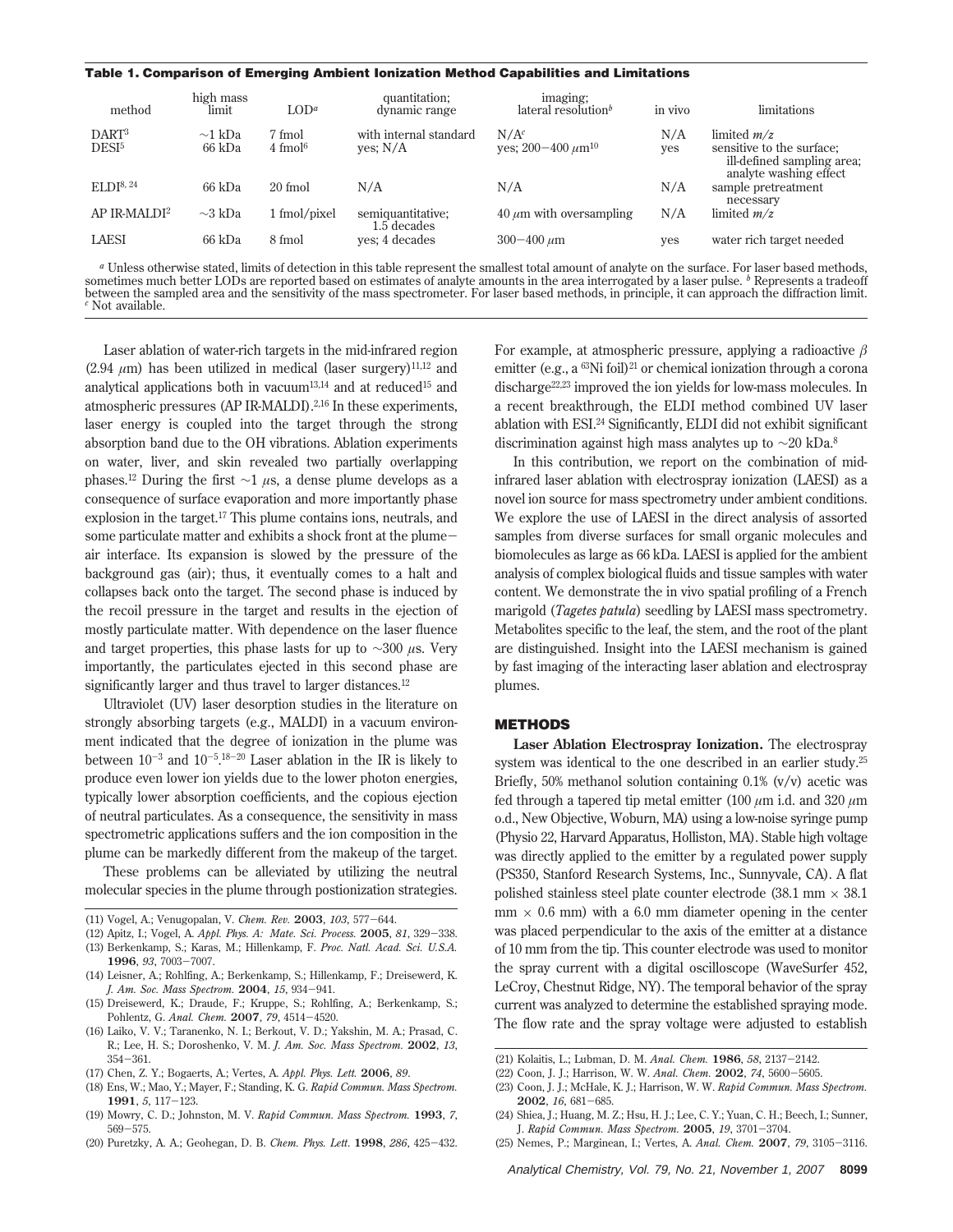the cone-jet regime.25,26 The electrohydrodynamic behavior of the Taylor cone and the plume of ablated particulates were followed by a fast digital camera (QICAM, QImaging, Burnaby, BC, Canada) equipped with a long-distance microscope (KC, Infinity Photo-Optical Co., Boulder, CO). The cone and the generated droplets were back-illuminated with a ∼10 ns flash source<sup>25</sup> based on fluorescence from a laser dye solution (Coumarin 540A, Exciton, Dayton, OH) excited by a nitrogen laser (VSL-337, Newport Corp., Irvine, CA).

The samples were mounted on microscope slides, positioned  $10-30$  mm below the spray axis and  $3-5$  mm ahead of the emitter tip, and ablated at a 90° incidence angle using an Er:YAG laser (Bioscope, Bioptic Lasersysteme AG, Berlin, Germany) at a wavelength of 2940 nm. The Q-switched laser source with a pulse length of <100 ns was operated at 5 Hz repetition rate with an average output energy of 3.5 mJ/shot and a 4% pulse energy stability. Focusing was achieved by a single planoconvex  $CaF<sub>2</sub>$ lens  $(f = 150 \text{ mm})$ . Burn marks on a thermal paper (multigrade IV, Ilford Imaging Ltd., UK) indicated that the laser spot was circular with a diameter of 350-<sup>400</sup> *<sup>µ</sup>*m, and its size did not change appreciably by moving the target within ∼20 mm around the focal distance. This corresponded to  $\sim$ 2.8-3.6 J/cm<sup>2</sup> laser fluence that could result in >60 MPa recoil stress buildup in the target.27

The material expelled by the recoil pressure due to laser ablation was intercepted by the electrospray plume operating in the cone-jet mode, and the generated ions were mass analyzed with an orthogonal acceleration time-of-flight (oa-TOF) mass spectrometer (JMST100LC AccuTOF, JEOL Ltd., Peabody, MA). The data acquisition rate was set to 1 s/spectrum. By adjustment of the sampling cone to skimmer potential difference, the sampled ions could undergo collision induced dissociation (CID) in the ion source of the instrument, at an intermediate pressure of ∼150 Pa. The structurally meaningful fragments produced in such insource CID experiments were useful in identifying some of the analytes, without the need of a regular CID cell. The AccuTOF mass spectrometer allowed us to increase the accuracy of mass measurements by using internal mass calibration. In these socalled "drift compensation measurements", the mass of the internal standard was drifted to its calculated monoisotopic mass, providing better mass accuracy for unknown ions with similar masses. The sampling cone of the mass spectrometer was in line with the spray axis. The ion optics settings were optimized for the analyte of interest and were left unchanged during consecutive experiments. The LAESI system was shielded by a Faraday cage and a plastic enclosure to minimize the interference of electromagnetic fields and air currents, respectively. The enclosure also provided protection from the health hazards of the fine particulates generated in the laser ablation process.

To expose fresh areas during data acquisition, some of the samples were raster scanned by moving them in the  $X-Y$  plane in front of the laser beam using an *<sup>X</sup>*-*Y*-*<sup>Z</sup>* translation stage. Unless otherwise mentioned, the presented mass spectra were averaged over 5 s (25 laser shots). Frequently, single laser shots also gave sufficient signal-to-noise ratio  $(S/N > 3)$  in the mass



**Figure 1.** Schematics of laser ablation electrospray ionization (LAESI) and fast imaging system (C, capillary; SP, syringe pump; HV, high-voltage power supply; L-N<sub>2</sub>, nitrogen laser; M, mirrors; FL, focusing lenses; CV, cuvette; CCD, CCD camera with short-distance microscope; CE, counter electrode; OSC, digital oscilloscope; SH, sample holder; L-Er:YAG, Er:YAG laser; MS, mass spectrometer; PC-1 to PC-3, personal computers). The cone-jet regime is maintained through monitoring the spray current on CE and adjusting the spray parameters. Black dots represent the droplets formed by the electrospray. Their interaction with the particulates and neutrals (red dots) emerging from the laser ablation produces some fused particles (green dots) that are thought to be the basis of the LAESI signal.

spectra. The LAESI experiments were followed by microscope inspection and imaging of the ablation spots on the targets.

**French Marigold Plant.** French marigold (*Tagetes patula*) seeds were obtained from Fisher Scientific. Seedlings were grown in artificial medium in a germination chamber (model S79054, Fisher Scientific). Two seedlings were removed at 2 and 4 weeks of age and were subjected to LAESI analysis without any chemical pretreatment. The roots of the plants were kept moist to avoid wilting during the studies. Following the experiment, the plants were transplanted into soil and their growth was monitored for up to an additional 4 weeks to confirm viability.

## **RESULTS**

**Postionization in Atmospheric Pressure Infrared Laser Ablation.** Encouraged by the success of ELDI on pretreated and/ or dehydrated samples, we sought to develop a new ionization technique for the analysis of untreated water-rich biological samples under ambient conditions. Similarly to AP IR-MALDI,<sup>2</sup> in LAESI, mid-IR laser ablation was used to produce a plume directly from the target. To postionize the neutrals and the particulate matter, this plume was intercepted under at a right angle by an electrospray operating in the cone-jet regime.<sup>25</sup> Figure 1 shows the schematics of the experimental arrangement. We chose the cone-jet spraying regime because of its exceptional ion yield and elevated duty cycle compared to other (e.g., burst or pulsating) modes of ESI operation.25,26,28,29 The sampling orifice of the mass spectrometer was in line with the spray axis. With the spray operating, laser ablation of targets absorbing in the mid-IR resulted in abundant ion signal over a wide range of *m*/*z* values. With no solution pumped through the electrified or floating emitter, no analyte ions were detected upon laser ablation. Thus LAESI is genuinely different from AP IR-MALDI in the origin of the ion signal. Conversely, with the spray present but without laser

<sup>(26)</sup> Valaskovic, G. A.; Murphy, I. J. P.; Lee, M. S. *J. Am. Soc. Mass Spectrom.* **<sup>2004</sup>**, *<sup>15</sup>*, 1201-1215.

<sup>(27)</sup> Venugopalan, V.; Nishioka, N. S.; Mikic, B. B. *Biophys. J.* **<sup>1996</sup>**, *<sup>70</sup>*, 2981- 2993.

<sup>(28)</sup> Marginean, I.; Parvin, L.; Heffernan, L.; Vertes, A. *Anal. Chem.* **2004***, 76*, <sup>4202</sup>-4207*.*

<sup>(29)</sup> Marginean, I.; Nemes, P.; Vertes, A. *Phys. Rev. Lett.* **2006**, *97*, 064502.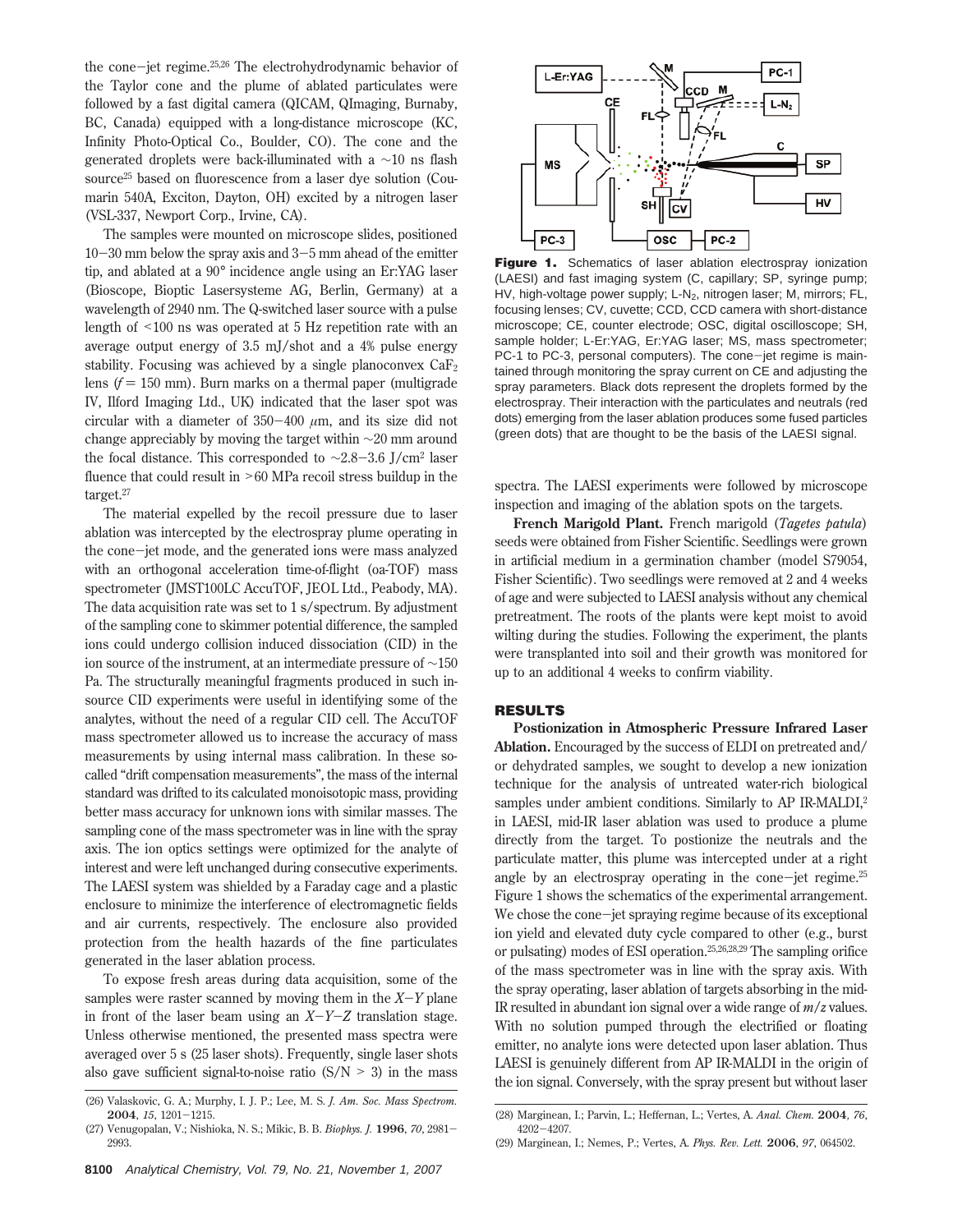

**Figure 2.** Figures of merit for LAESI-MS. Solutions containing verapamil and reserpine at various concentrations (10<sup>-9</sup> to 2.36  $\times$  $10^{-3}$  M) were prepared with 50% methanol (0.1% acetic acid). A leucine enkephalin solution of constant concentration (0.5 *µ*M) was electrosprayed to monitor the stability of the electrospray  $(\blacklozenge)$ . Aliquots of 5 *µ*L were presented for LAESI-MS analysis. Mass spectra were averaged over 15 s (∼75 laser pulses), and each experiment was repeated three times. The relative configuration of the LAESI source was kept unchanged during the analysis. The measured abundance of verapamil (black filled circles) and reserpine (red filled circles) were plotted against their concentrations on a log-log scale. The linear regression equations and the correlation coefficients for verapamil and reserpine were log(intensity/counts) =  $7.8 + 0.84 \log(c_{\text{vera}}$ M);  $R_{\text{verapamil}} = 0.996$ , and log(intensity/counts) =  $7.5 + 0.85$  $log(c_{resenpine}/M)$ ;  $R_{resenpine} = 0.995$ , respectively. The ablated volume was estimated from the weight loss of the sample as 0.5 *µ*L. Limits of detection (at S/N = 4) for verapamil (2.36  $\times$  10<sup>-7</sup> M) (the corresponding spectrum is shown in the inset) and reserpine (7.5  $\times$  $10^{-7}$  M) were determined at 8 and 25 fmol, respectively.

ablation no sample-related analyte ion signal was observed (solvent-related ions from the electrospray were, however, present). Thus, a DESI-like scenario, or one involving chemical ionization through corona discharge at the emitter, did not play a role in the ionization process. As we demonstrate after the discussion of concrete applications, LAESI also bears major differences from ELDI in both the range of its utility and probably in the details of ion production.

**Analytical Figures of Merit.** The figures of merit for LAESI were encouraging. A series of analyte solutions containing both verapamil and reserpine at concentrations ranging from 1 nM to 10 mM were prepared with 50% methanol acidified with 0.1% acetic acid. Aliquots of 5 *µ*L of these solutions were analyzed by LAESI mass spectrometry over 15 s (75 laser pulses). A 50% acidified methanol solution (0.1% acetic acid) was electrosprayed in the cone-jet spraying mode. Leucine enkephalin was also added to this solution at  $0.5 \mu M$  concentration to monitor the stability of the spray by following the protonated leucine enkephalin abundance. As it is shown in Figure 2, linear correlation was observed between the measured abundance for [verapamil +  $H$ ]<sup>+</sup> and  $[reserpine + H]$ <sup>+</sup> and their concentrations. The linear regression in Figure 2 yielded a correlation coefficient of at least 0.995 for both analytes. The signal was integrated for 1 s (i.e., 5 laser shots), and limits of detection of 8 and 25 fmol were determined for verapamil and reserpine, respectively. Further optimization of the

LAESI source geometry can improve these numbers. Alternatively, nanoelectrospray ionization can be used, offering a better ionization yield.

For the studied compounds, LAESI showed exceptional quantitation possibilities and 4 orders of magnitude dynamic range (see Figure 2). An advantage of the method is that an internal standard is not necessary for quantitation. This is in contrast to other atmospheric pressure methodologies like the semiquantitative AP IR-MALDI, or DART, and DESI that require internal standards. Furthermore, no suppression of the studied analyte ions by each other or by the leucine encephalin introduced into the spray was observed.

The depth of the ablated crater in solids and the amount of the removed material in liquids are dependent on the laser fluence and on the optical, surface, thermal, and mechanical properties of the target. The irregular surface of tissues and their heterogeneous structure presented additional complications for determining the depth of ablation craters. On the basis of weight loss measurements, we found that 75 laser shots removed ∼0.5 *µ*L of liquid sample but this data could have been skewed due to the redeposition of some of the ablated material on the sample.

We successfully tested the use of LAESI on a variety of samples, including pharmaceuticals, small dye molecules, peptides, explosives, synthetic polymers, animal and plant tissues, etc., in both positive and negative ion modes. Here, we only present some of the examples most relevant in life sciences.

**Antihistamine Excretion.** Fexofenadine (molecular formula  $C_{32}H_{39}NO_4$ ) is the active ingredient of various medications (e.g., Allegra and Telfast) for the treatment of histamine-related allergic reactions. This second-generation antihistamine does not readily enter the brain from the blood, and it therefore causes less drowsiness than other remedies. To understand the pharmacokinetics of the active ingredient, absorption, distribution, metabolism, and excretion (ADME) studies are needed. For example, radiotracer investigations show that fexofenadine is very poorly metabolized (only ∼5% of the total oral dose), and the preferential route of excretion is through feces and urine (80% and 11%, respectively).30 This and other traditional methods (e.g., liquid chromatography with MS), however, are time-consuming and require a great deal of sample preparation. As in the clinical stage of drug development, it is common to encounter the need for the analysis of  $1000-10000$  samples, $31$  so high throughput analysis is important. We tested whether LAESI was capable of rapidly detecting fexofenadine directly from urine without chemical pretreatment or separation.

A Telfast caplet with 120 mg of fexofenadine (FEX) was orally administered to a healthy volunteer. Urine samples were collected before and several times after ingestion. For all cases, a 5 *µ*L aliquot of the untreated sample was uniformly spread on a microscope slide and directly analyzed by LAESI-MS. A comparison made between the LAESI mass spectra showed that new spectral features appeared after drug administration. Figure 3 shows the mass spectrum acquired 2 h after ingestion. The peaks highlighted by red ovals correspond to the protonated form and a fragment (due to water loss) of fexofenadine. Accurate mass measurements indicated the presence of an ion with *m*/*z* 502.299

<sup>(30)</sup> Molimard, M.; Diquet, B.; Benedetti, M. S. *Fundam. Clin. Pharmacol.* **2004**, *<sup>18</sup>*, 399-411.

<sup>(31)</sup> Lee, M. S.; Kerns, E. H. *Mass Spectrom. Rev.* **<sup>1999</sup>**, *<sup>18</sup>*, 187-279.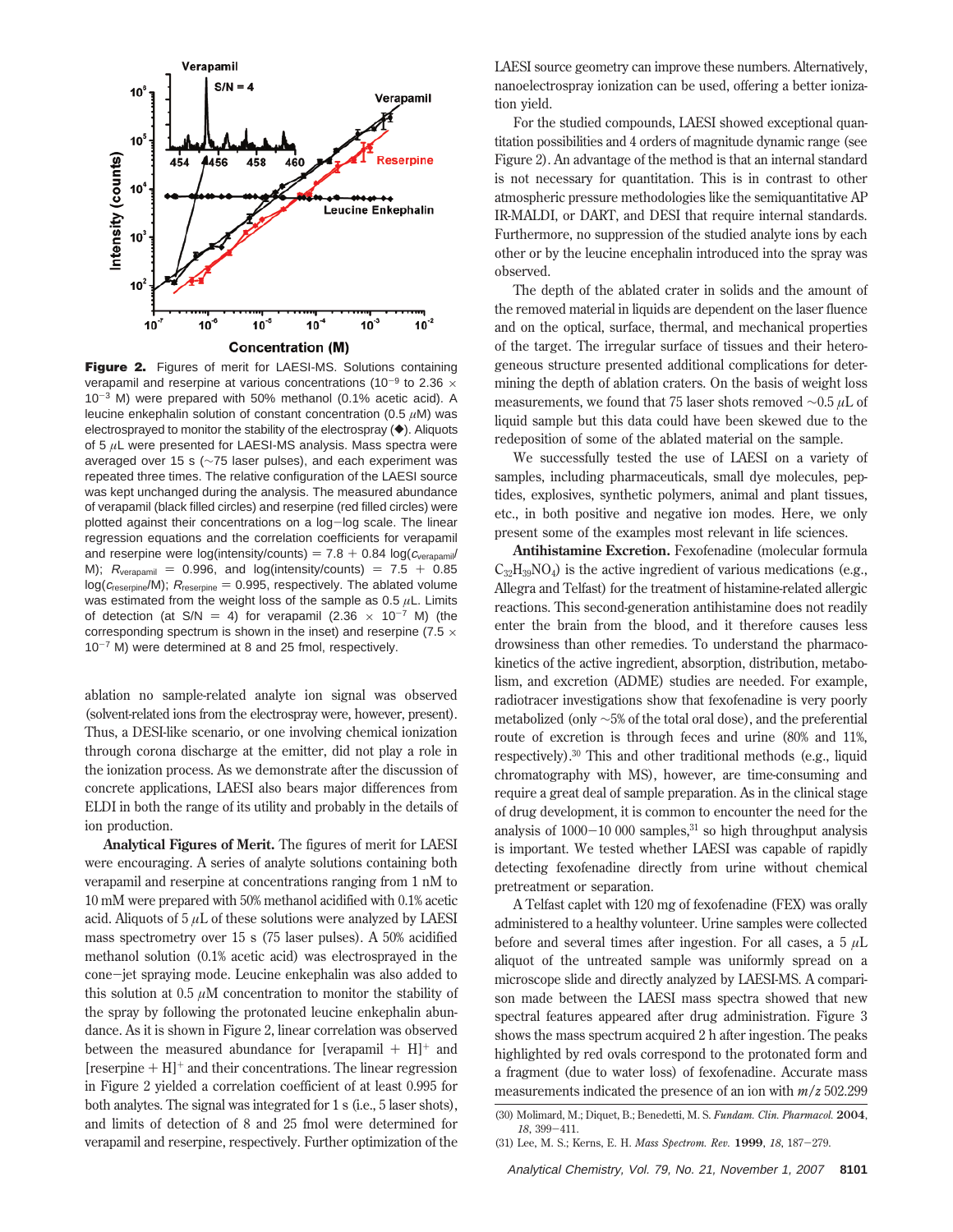

**Figure 3.** Excretion of the antihistamine fexofenadine (FEX) studied by LAESI mass spectrometry. A 5 *µ*L aliquot of the urine sample collected 2 h after administering a Telfast caplet with 120 mg of fexofenadine active ingredient was directly analyzed using LAESI-MS. Compared to the reference sample taken before administering the drug, the spectra urine the presence of some new species (red ovals). Accurate mass measurements on dissolved scrapings from a caplet core (see black inset) after drift compensation for reserpine (RES) showed  $m/z$  502.30 that corresponded to the elemental composition of protonated fexofenadine,  $[C_{32}H_{39}NO_4 + H]^+$ , with a 7.5 ppm mass accuracy. Analysis of the caplet core by LAESI-MS (black inset) showed fragments of fexofenadine (m/<sup>z</sup> 484.29, 466.27, and 171.11) and reserpine (m/<sup>z</sup> 579.27, 397.22, and 195.08). A comparison of the spectra revealed that two of the new species observed in the urine sample were the molecular ion and a fragment of fexofenadine, <sup>m</sup>/<sup>z</sup> 502.30 and 466.27, respectively.

that corresponded to the elemental composition  $[C_{32}H_{39}NO_4 +$ H]<sup>+</sup> with a 7.5 ppm mass accuracy. The measured ∼35% intensity at  $M + 1$  (see red inset) is consistent with the isotope abundances of this elemental composition. The mass spectra showed the presence of numerous other metabolites not related to the drug. For example, protonated ions of creatinine, the breakdown product of phosphocreatine, were very abundant. In future studies, the other numerous metabolites present can be identified through, e.g., tandem MS for broader metabolomics applications.

For reference, the caplet itself was also analyzed by LAESI (see black inset in Figure 3). A small portion of the caplet core was dissolved in 50% methanol containing 0.1% acetic acid, and reserpine (RES) was added for accurate mass measurements. The inset in Figure 3 shows that both the fexofenadine and the reserpine underwent in-source collision activated dissociation. In the inset of Figure 3, the resulting peaks are labeled in black for reserpine (RES, *m*/*z* 609.29) and its fragments (*m*/*z* 579.27, 397.22, and 195.08),<sup>25</sup> and in red for fexofenadine (FEX,  $m/z$  502.30) and its fragments (*m*/*z* 484.29, 466.27, and 171.11). Two of the fexofenadine fragments (*m*/*z* 484.29 and 466.27) are produced from the molecular ion through consecutive water loss. A comparison of the spectra revealed that two of the new species observed in the urine sample were the molecular ion and a fragment of fexofenadine, *m*/*z* 502.30 and 466.27, respectively.

The quantitation capabilities of LAESI allow one to follow the excretion of fexofenadine. As no sample preparation is needed, the analysis time is limited by sample presentation (spotting on the target plate) and spectrum integration time that for individual samples take  $\sim$ 5 and  $\sim$ 1 s, respectively. For high throughput applications, the sample presentation time can be significantly reduced by sample holder arrays, e.g., 384-well plates, and robotic plate manipulation.

**Whole Blood and Serum Samples.** Because of the complexity of the sample, the chemical analysis of whole blood is a challenging task generally aided by separation techniques. Exceptions are the DESI and ELDI methods that have been shown to detect various molecules from moderately treated whole blood samples. In this example, we demonstrate that LAESI can detect metabolites and proteins directly from untreated whole blood samples.

Approximately 5 *µ*L of whole blood was spread on a microscope slide and was directly analyzed by LAESI. In the mass spectra (see Figure 4a) several singly and multiply charged species were detected in the low  $m/z$  (<1000 Da) region. With the use of accurate mass measurements and with the aid of a human metabolome database (available at http://www.hmdb.ca/), phosphocholine (PC, see the  $20 \times$  enlarged segment of the spectrum) and glycerophosphocholines (GPC) were identified. The most abundant ion corresponded to the heme group of human hemoglobin. In the mid- to high- $m/z$  ( $>1000$  Da) region, a series of multiply charged ions were observed. Their deconvolution identified them as the  $\alpha$ - and  $\beta$ -chains of human hemoglobin with neutral masses of 15 127 and 15 868 Da, respectively (see the inset in Figure 4a). An unidentified protein with a neutral mass of 10 335 Da was also detected.

Lyophilized human serum, deficient in immunoglobulins, was reconstituted in deionized water and was subjected to LAESI-MS. The averaged spectrum is shown in Figure 4b. Several metabolites were detected and identified in the lower *m*/*z* region, including carnitine, phosphocholine (PC), tetradecenoylcarnitine (C14 carnitine), and glycerophosphocholines (GPC). On the basis of molecular mass measurements alone, the structural isomers of GPCs cannot be distinguished. With the use of tandem mass spectrometry and accurate mass measurements, however, many of these isomers and the additional species present in the spectrum can be identified. Similarly to the previous example, multiply charged ion distributions were also observed. By the deconvolution of the ions observed in the higher *m*/*z* region (see inset), we identified human serum albumin (HSA) with a neutral mass of 66 556 Da. These examples indicate that LAESI achieves ESI-like ionization without sample preparation and extends the mass range of the AP IR-MALDI technique. This latter aspect of LAESI is especially valuable. In AP IR-MALDI there is a strong discrimination against high mass (*<sup>m</sup>* <sup>&</sup>gt; 3000 Da) ions.2 Although the origin of this effect is not clear, potential explanations include rapid recombination, clustering, or decomposition of the larger ions in the AP interface. It is also possible that the transport of these ions in the intermediate pressure region of the interface is less efficient. LAESI, perhaps through the generation of multiply charged ions, effectively removes this limitation and extends the mass range to 66 kDa.

**In Vivo Profiling of a Petite French Marigold.** Postionization of the laser ablation plume provides LAESI with superior ionization efficiency over AP MALDI approaches. For example, we observed <sup>a</sup> <sup>∼</sup>102-104-fold enhancement in ion abundances compared to those reported for AP IR-MALDI.2 Higher sensitivity is most beneficial for in vivo studies that usually aim at the detection of low-concentration species with minimal or no damage to the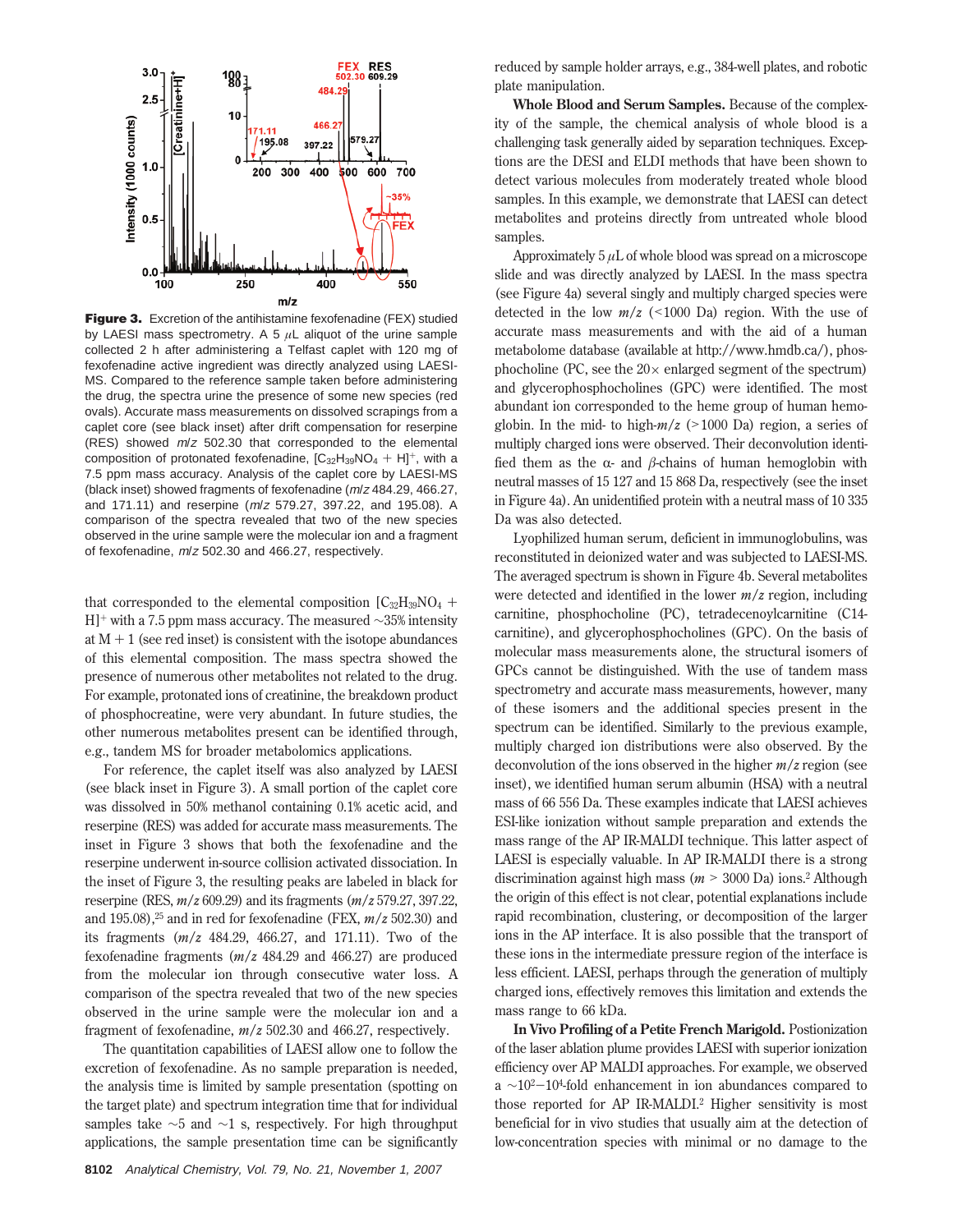

**Figure 4.** LAESI-MS analysis of whole blood and serum. (a) LAESI-MS spectrum of whole blood without any pretreatment showed several singly and multiply charged peaks in the low  $m/z$  (<2000 Da) region. The numbers in the spectrum,  $n+$ , indicate the charge states. With the use of accurate mass measurements and a human metabolome database search, phosphocholine (PC) (see the  $20\times$  enlarged segment of the spectrum) and glycerophosphocholines (GPC) were identified. The mass spectrum was dominated by the heme group of human hemoglobin (Heme<sup>+</sup>). Deconvolution of the spectrum of multiply charged ions (inset) in the higher  $m/z$  region identified the  $\alpha$ - and  $\beta$ -chains of human hemoglobin with neutral masses of 15 127 Da and 15 868 Da, respectively. An unidentified protein with a neutral mass of 10 335 Da was also detected. (b) Human serum deficient in immunoglobulines in LAESI-MS experiments revealed several metabolites in the lower  $m/z$  region. Carnitine, phosphocholine (PC), tetradecenoylcarnitine (C14-carnitine), and glycerophosphocholines (GPC) were identified. With accurate mass measurements and tandem mass spectrometry, these GPCs can be distinguished. Deconvolution of the multiply charged ions observed in the higher m/z region (see inset) identified human serum albumin (HSA) with a neutral mass of 66 556 Da.

organism. As an example, we utilized LAESI for the in vivo profiling of metabolites in petite French marigold seedlings. The home-grown plants were placed on a microscope slide and singlelaser shot analysis was performed on the leaf, stem, and root of the plant to minimize the tissue damage.

The acquired mass spectra (see Figure 5a) revealed various metabolites at high abundances. We identified some of these compounds in a two-step process. Because of the similarity of some metabolites for a diversity of plants, we first performed a



**Figure 5.** In-vivo identification of metabolites in French marigold (Tagetes patula) seedling organs by LAESI-MS. (a) Single shot laser ablation of the leaf, the stem, and the root of the plant produced mass spectra that included a variety of metabolites, some of them organ specific, detected at high abundances. Images of the analyzed area on the stem before and after the experiment showed superficial damage on a 350 *µ*m diameter spot (see insets). (b) The signal for lower abundance species was enhanced by averaging 5-10 laser shots.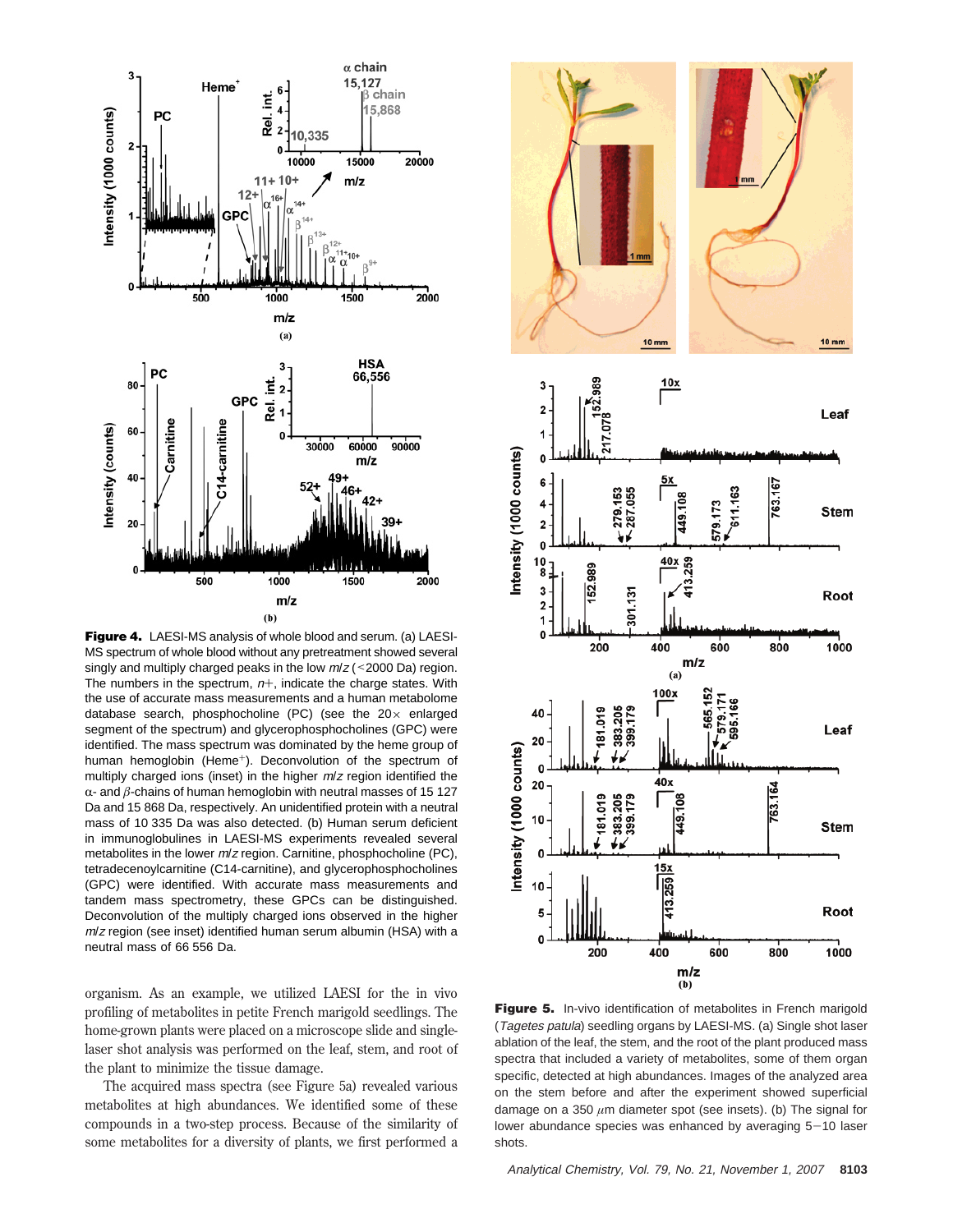#### **Table 2. Metabolites in French Marigold Seedling Organs Tentatively Assigned by in Vivo LAESI-MS Experiments<sup>a</sup>**

| no.            | metabolite                                                | formula              | monoisotopic<br>mass | measured<br>mass | $\Delta m/z$<br>$(10^{-3})$ | organ      | metabolic<br>pathways                 |
|----------------|-----------------------------------------------------------|----------------------|----------------------|------------------|-----------------------------|------------|---------------------------------------|
| 1              | glucose                                                   | $C_6H_{12}O_6$       | 181.071 (H)          | $181.019$ (H)    | 52                          | leaf, stem | gluconeogenesis,<br>glycolysis        |
| $\overline{2}$ | 2-C-methyl-erythritol-<br>4-phosphate                     | $C_5H_{13}O_7P$      | 217.048 (H)          | 217.078 (H)      | 30                          | leaf       | methylerythritol<br>phosphate pathway |
| 3              | kaempferol xylosyl rhamnoside                             | $C_{26}H_{28}O_{14}$ | 565.155 (H)          | 565.152 (H)      | 3                           | leaf       | flavonol biosynthesis                 |
| $\overline{4}$ | kaempferol-3-rhamnoside-<br>7-rhamnoside                  | $C_{27}H_{30}O_{14}$ | 579.171 (H)          | 579.173 (H)      | $\overline{2}$              | leaf       | flavonol biosynthesis                 |
| 5              | kaempferol 3-O-rhamnoside-<br>7- <i>O</i> -glucoside      | $C_{27}H_{30}O_{15}$ | 595.166 (H)          | 595.171 (H)      | 5                           | leaf       | flavonol biosynthesis                 |
| 6              | linolenic acid                                            | $C_{18}H_{30}O_2$    | 279.232 (H)          | 279.153 (H)      | 79                          | stem       | fatty acid oxidation                  |
|                |                                                           |                      | 301.214 (Na)         | 301.131 (Na)     | 83                          |            |                                       |
| 7              | cyanidin                                                  | $C_{15}H_{11}O_6$    | $287.056(+)$         | $287.055(+)$     | $\mathbf{1}$                | stem       | anthocyanin biosynthesis,<br>flavonol |
| 8              | luteolin, kaempferol                                      | $C_{15}H_{10}O_6$    | 287.056 (H)          | 287.055 (H)      | $\mathbf{1}$                |            | biosynthesis                          |
|                | cvanidin-3-glucoside.                                     | $C_{21}H_{21}O_{11}$ | $449.108 (+)$        | $449.109 (+)$    | $\mathbf{1}$                | stem       | anthocyanin biosynthesis,<br>flavonol |
|                | kaempferol-3-glucoside                                    | $C_{21}H_{20}O_{11}$ | 449.108 (H)          | 449.109 (H)      | 1                           |            | biosynthesis                          |
| 9              | cyanidin-3,5-diglucoside,                                 | $C_{27}H_{31}O_{16}$ | 611.161 $(+)$        | $611.163 (+)$    | $\,2$                       | stem       | anthocyanin biosynthesis,             |
|                | kaempferol 3,7-O-diglucoside                              | $C_{27}H_{30}O_{16}$ | $611.161$ (H)        | $611.163$ (H)    | $\overline{2}$              |            | flavonol biosynthesis                 |
| 10             | kaempferol $3-O-(2'', 3''$ -di-b-<br>coumaroyl)-glucoside | $C_{39}H_{32}O_{15}$ | 763.164 (Na)         | 763.167 (Na)     | 3                           | stem       |                                       |
| 11             | methylsalicylate                                          | $C_8H_8O_3$          | $153.055$ (H)        | 152.989 (H)      | 66                          | root       | benzenoid ester biosynthesis,         |
|                | xanthine                                                  | $C_5H_4N_4O_2$       | $153.041$ (H)        | 152.989 (H)      | 52                          |            | ureide degradation<br>and synthesis   |
| 12             | hydroxyflavone                                            | $C_{15}H_{10}O_3$    | 239.071 (H)          | 239.153 (H)      | 82                          | root       |                                       |
|                | methyl-isopentenyl-adenine                                | $C_{12}H_{16}N_4$    | 239.127 (Na)         | 239.153 (Na)     | 26                          |            |                                       |
| 13             | bestatin                                                  | $C_{16}H_{24}N_2O_4$ | 309.181 (H)          | $309.194$ (H)    | 13                          | root       | wound signaling                       |
| 14             | phytosterols                                              | $C_{29}H_{48}O$      | 413.378 (H)          | 413.259 (H)      | 119                         | root       | sterol biosynthesis                   |

*<sup>a</sup>* The assignments are based on a combination of accurate mass measurements, metabolomic database search, isotopic distributions and, in some cases, tandem MS analysis. The symbols in parentheses, (H) and (Na), indicate protonated and sodiated species, respectively, whereas (+) stands for preformed ions.

search for the measured masses in the metabolomic database for *Arabidopsis thaliana* (available at http://www.arabidopsis.org/). In some cases isotopic distributions of ionic species with similar masses were determined to help with the assignment. The list of compounds was further extended by performing LAESI experiments, in which the mass spectra were averaged over <sup>∼</sup>5-<sup>10</sup> consecutive laser shots in an area within  $1-2$  mm (see Figure 5b). Several additional compounds were detected, most likely due to the better signal-to-noise ratio provided by signal averaging.

By comparing the mass spectra obtained for the leaf, stem, and root, we found that certain metabolites were specific to the organs of the plant. The assigned compounds with the location of their occurrence and some of the related metabolic pathways are listed in Table 2. Consistent with the noncovalent hexose clusters in Figure 5b (*m*/*z* 383.205 and 399.179 correspond to the sodiated and potassiated dimers, respectively), both the leaf and the stem had a high glucose and secondary metabolite, e.g., flavonoid, content. However, different types of flavonoids were found in the leaf and the stem. The root primarily contained lowmass (*m*/*<sup>z</sup>* < 250) as yet unidentified components. Some of these components with lower abundance were also present in the other two organs of the plant.

Compounds **8** and **10** were detected at surprisingly high abundances. For the latter, however, the database search gave no results. In-source CID experiments proved that **10** had relatively high stability; therefore, the possibility of a noncovalent cluster was excluded. Accurate mass measurements gave *m*/*z* 763.167 with <sup>∼</sup>40% M + 1 isotopic distribution, which corresponded to a  $C_{39}H_{32}O_{15}Na^+$  elemental composition within 4 ppm mass accuracy. Although multiple structural isomers could correspond to the same chemical formula, based on previous reports in the literature on a flavonoid of identical mass, $32$  we assigned the compound as the sodiated form of kaempferol 3-*O-*(2′′,3′′-di*p*-coumaroyl)-glucoside. Tandem MS results on extracts from the stem indicated the presence of several structural features consistent with this assignment. The presence of other kaempferol derivatives in the plant can also be viewed as corroborative evidence.

After the analysis, microscope examination of the stem and the leaf revealed circular ablation marks of ∼350 *µ*m in diameter (see the insets in Figure 5). This localized superficial damage had no influence on the life cycle of the seedling. We must emphasize however that due to the ablation by the IR-laser, LAESI is a destructive method; thus, the size of the sampled area (currently  $350-400 \mu m$ ) needs to be considered as a limiting factor for in vivo experiments. Improvements can be achieved by reducing the size of the ablated areas or applying lower laser irradiances. Selecting a lens with shorter focal length, reducing the divergence of the laser beam by a beam expander, and/or using aspherical optics can produce significantly tighter focusing (and much less damage).

**LAESI Mechanism.** In the LAESI experiments, surprisingly large target-to-spray distances (10-30 mm) provided the strongest signal. This is a profound departure from our findings in AP IR-MALDI, where the optimum ion signal has been obtained at 2 mm from the ablated surface.<sup>2</sup> A plausible explanation for this

<sup>(32)</sup> Imperato, F. *Am. Fern J.* **<sup>2003</sup>**, *<sup>93</sup>*, 157-160.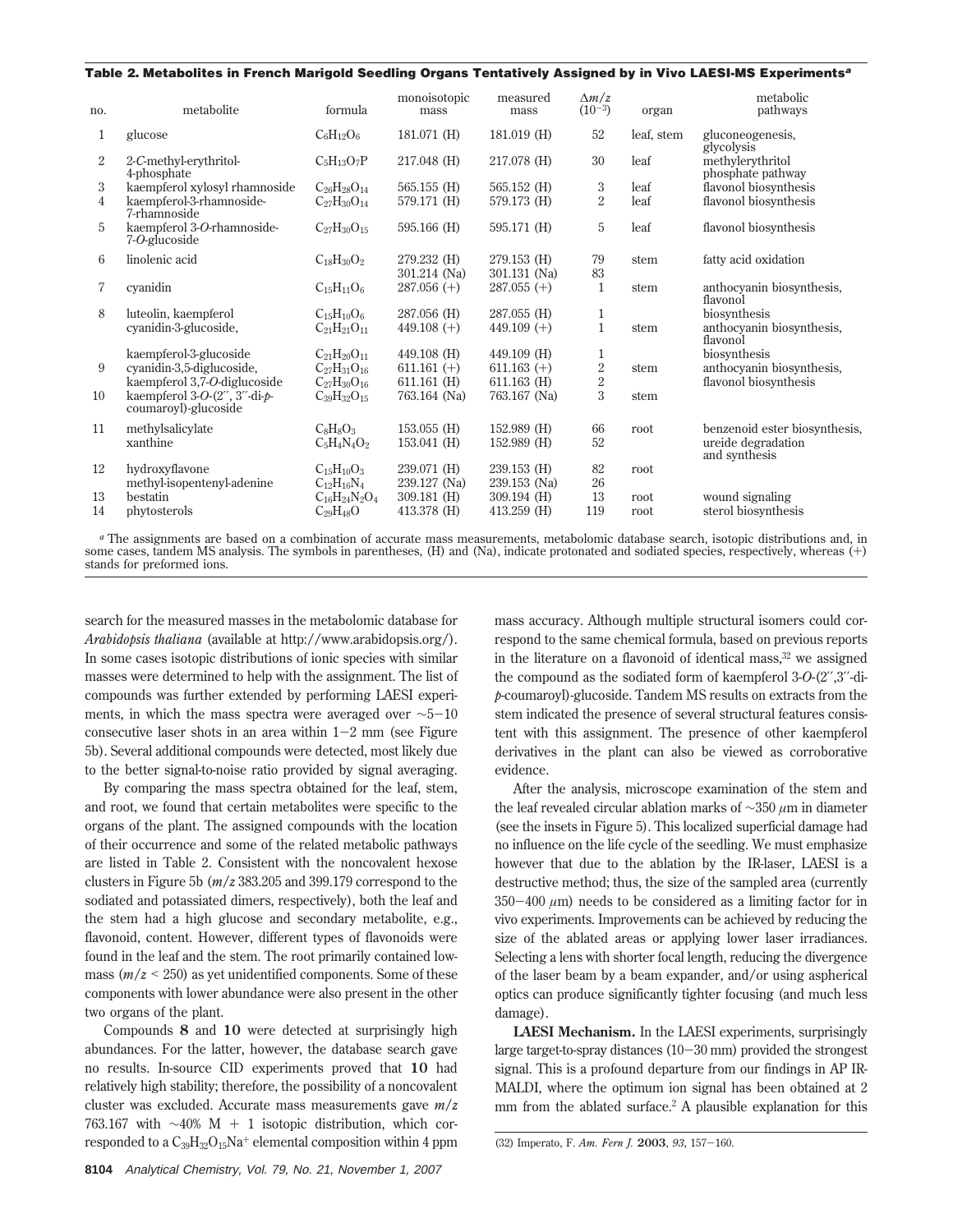difference is that AP IR-MALDI samples the ions produced in the early phase of the plume development. This plume, however, collapses in a few microseconds and gives way to the recoil pressure induced particulate ejection. The ejected particles of this second phase travel to longer distances and have the opportunity to be engulfed by the charged droplets of the electrospray.

Indeed, following the laser pulse, often material ejection was visually observed in the form of small particulates. The optimum distance of the ablation spot to the spray axis was established as  $\sim$ 25 mm, but appreciable ion abundances were still measured at 30 mm and beyond. As the area of the laser spot did not change noticeably within ∼20 mm of the focal distance, the variations in LAESI signal were not related to differences in laser irradiance. We also noticed that short target-to-spray distances (e.g., ∼5 mm) led to the destabilization of the electrospray, resulting in a significant deterioration of the LAESI ion counts.

To confirm the interaction of the laser ablated particulates with the electrospray droplets in LAESI, flash shadowgraphy based fast imaging25 of the anticipated interaction region was carried out with ∼10 ns exposure time. Upon infrared laser ablation of the methanol solution target positioned 10 mm below and ∼1 mm ahead of the emitter tip, a fine cloud consisting of clusters, nanoparticles, and particulates with a size distribution that extends up to  $3 \mu$ m was produced and it was traveling vertically (from the bottom to the top in Figure 6). With our visualization method, the submicron particles were not detected. Although the low end of this size distribution is probably more significant in the analyte ion production, we observed the larger particulates to follow the evolution of the plume.

The mixture of clusters, nanoparticles, and particulates was intercepted by the electrospray plume that evolved horizontally (from left to right) at the sampling height. In the pulsating mode (see the top panel of Figure 6), the ES plume is clearly visible as it expands from the end of the filament in a conical pattern. The laser ablated particles that could be visualized are somewhat larger and enter from the bottom.

The image in the bottom panel shows the ES source operating in the cone-jet regime and producing much smaller droplets that are not resolved in the image. Here the larger laser ablated particles are clearly visible and are shown to travel through the region of the ES plume. Comparing the LAESI signal for the pulsating and cone-jet ES regimes indicated that ion production was more efficient in the latter. These images suggest that the mechanism of ion formation in LAESI involves the fusion of laser ablated nanoparticles and larger particulates with the charged ES droplets. The fused droplets are thus seeded with the analytes from the target, retain their charge, and continue their trajectory toward the mass spectrometer. Many of the ions produced from these droplets are derived from the analytes in the ablation target and exhibit the characteristics of ES ionization, e.g., multiply charged ions for peptides and proteins (see Figure 4).

These observations in combination with fast imaging results on IR-laser ablation can provide some insight into the mechanism of LAESI. At similar laser fluences, water and soft tissues first undergo nonequilibrium vaporization in the form of surface evaporation and to a much larger degree phase explosion.17 After ∼1 *µ*s, the expansion stops at a few millimeters from the surface and the plume collapses. Because of the recoil stress in the



**Figure 6.** Flash shadowgraphy with ∼10 ns exposure time reveals the interaction between the electrospray (ES) plume and the laser ablation plume (LA) in a LAESI experiment. Pulsating spraying regime (top panel) offered lower duty cycle and larger ES droplets, whereas in the cone-jet regime (bottom panel) the droplets were continuously generated and were too small to appear in the image. As the electrosprayed droplets traveled downstream from the emitter (from left to right), their trajectories were intercepted by the fine cloud of particulates (black spots in the images corresponding to 1-<sup>3</sup> *<sup>µ</sup>*<sup>m</sup> particles) traveling upward from the IR-ablation plume. At the intersection of the two plumes, some of the ablated particulates are thought to fuse with the ES droplets. The resulting charged droplets contain some of the ablated material and ultimately produce ions in an ESI process.

condensed phase, secondary material ejection follows in the form of particulates<sup>12</sup> that can last up to several hundred microseconds. These particulates travel to larger distances than the initial plume. They are slowed and eventually stopped at tens of millimeters from the target by the drag force exerted on them by the resting background gas. The difference between the stopping distance of the primary plume and the recoil induced particle ejection can explain the difference between the optimum sampling distance for AP IR-MALDI ( $\sim$ 2 mm)<sup>2</sup> and LAESI ( $\sim$ 25 mm).

According to the fused-droplet hypothesis introduced for ELDI, a similar process is responsible for ion production in that method.<sup>33</sup> In ELDI, however, a UV laser is used to perform nonresonant

```
(33) Shia, J. T.; Wang, C. H. J. Mass Spectrom. 1997, 32, 247-250.
```